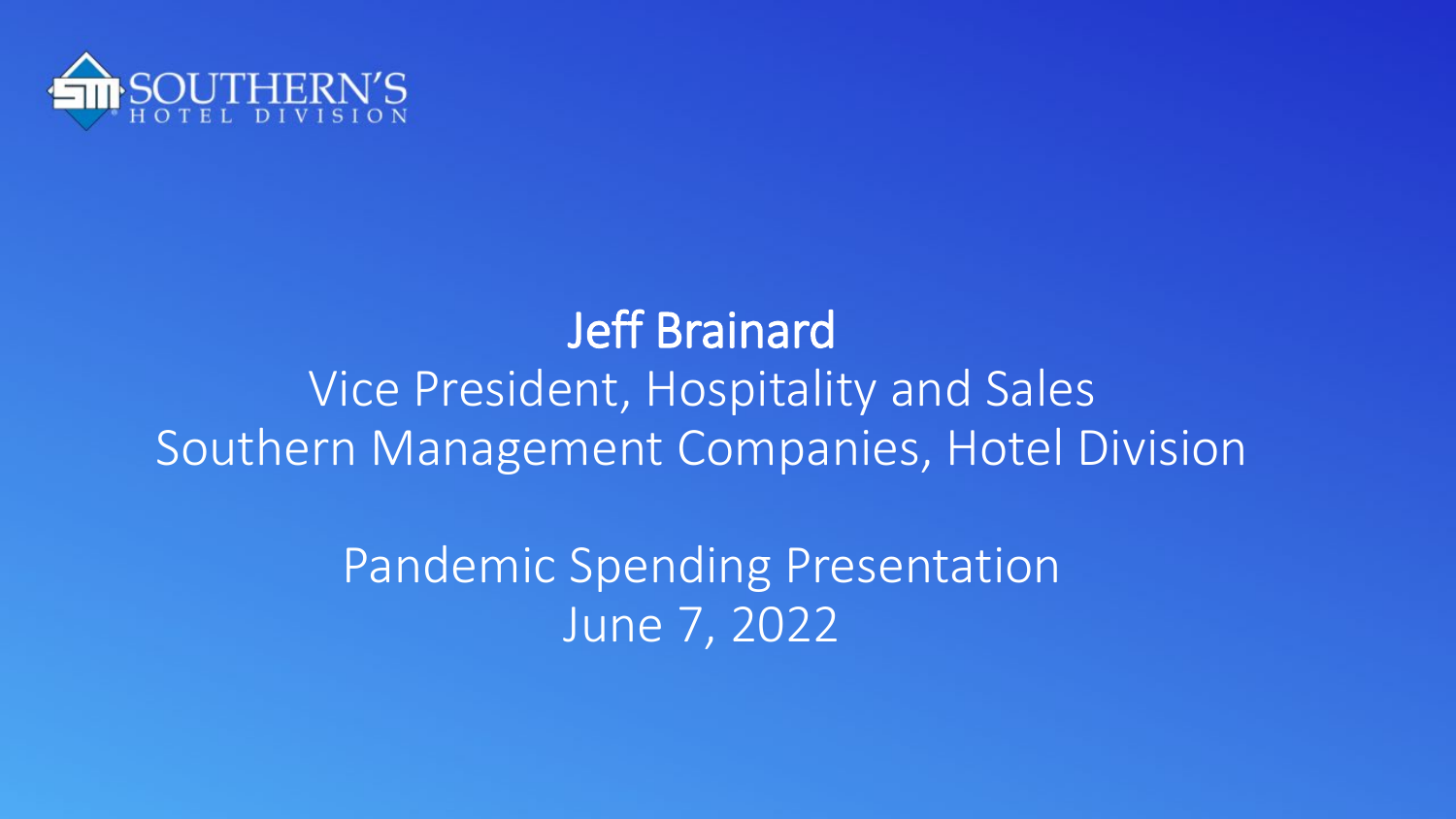



Hotels were some of the most restricted and impacted businesses throughout the pandemic with meeting and events almost completely forbidden until late 2021. This is a major source of business and one of the largest impacts on the surrounding communities

- Restrictions on meetings and events significantly limited hotels' ability to re-hire critical team members
	- Restrictions were inconsistent even within the same buildings with respect to meetings\events vs. restaurants
	- Inventory, hours of operation and outlet availability continue to be restricted due to a lack of personnel
- Cost increases for team members and lack of front-line personnel limit service offerings, amenities and the ability to re-open outlets
- Many properties are forecasting to end 2022 between 70-90% of 2019 "Top Line" performance but well behind in profitability. This is still far from certain…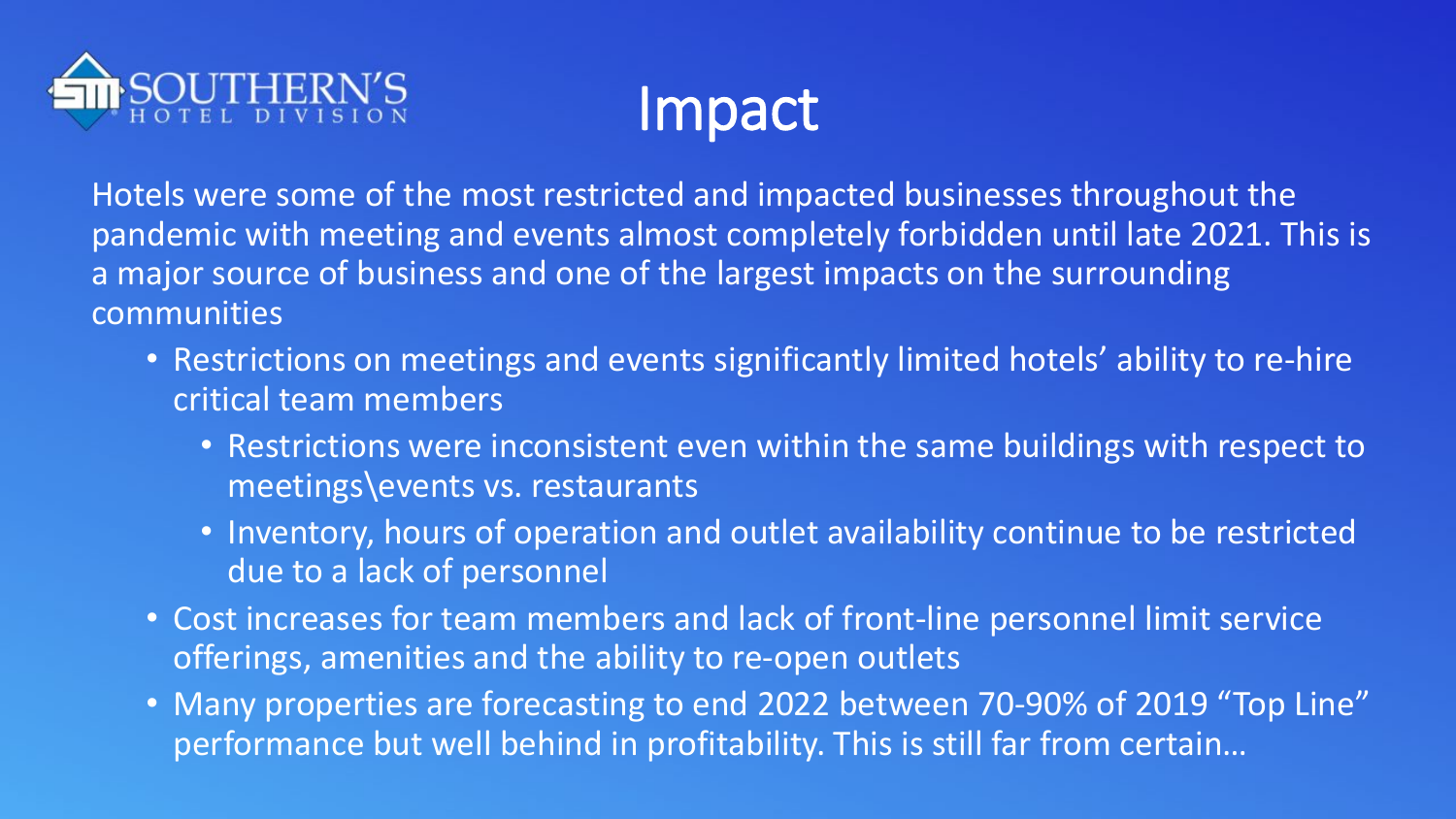

# State Economic Impact

- Through March 2022, travel spending in MD is down 16% from pre- pandemic levels
- Total travel spending since January 2020 is down \$12.9B resulting in
	- \$1.2B in Federal tax revenue decline
	- \$447M in State tax revenue decline
	- \$288M in Local tax revenue decline
- Hotel properties with tenant spaces restaurants, gift shops, office tenant spaces, etc. had to provide rent deferments, abatements, absorb CAM costs, etc. in addition to traditional hotel revenue losses
- \$60M in allocated assistance represents 0.4% of revenue loss for this time period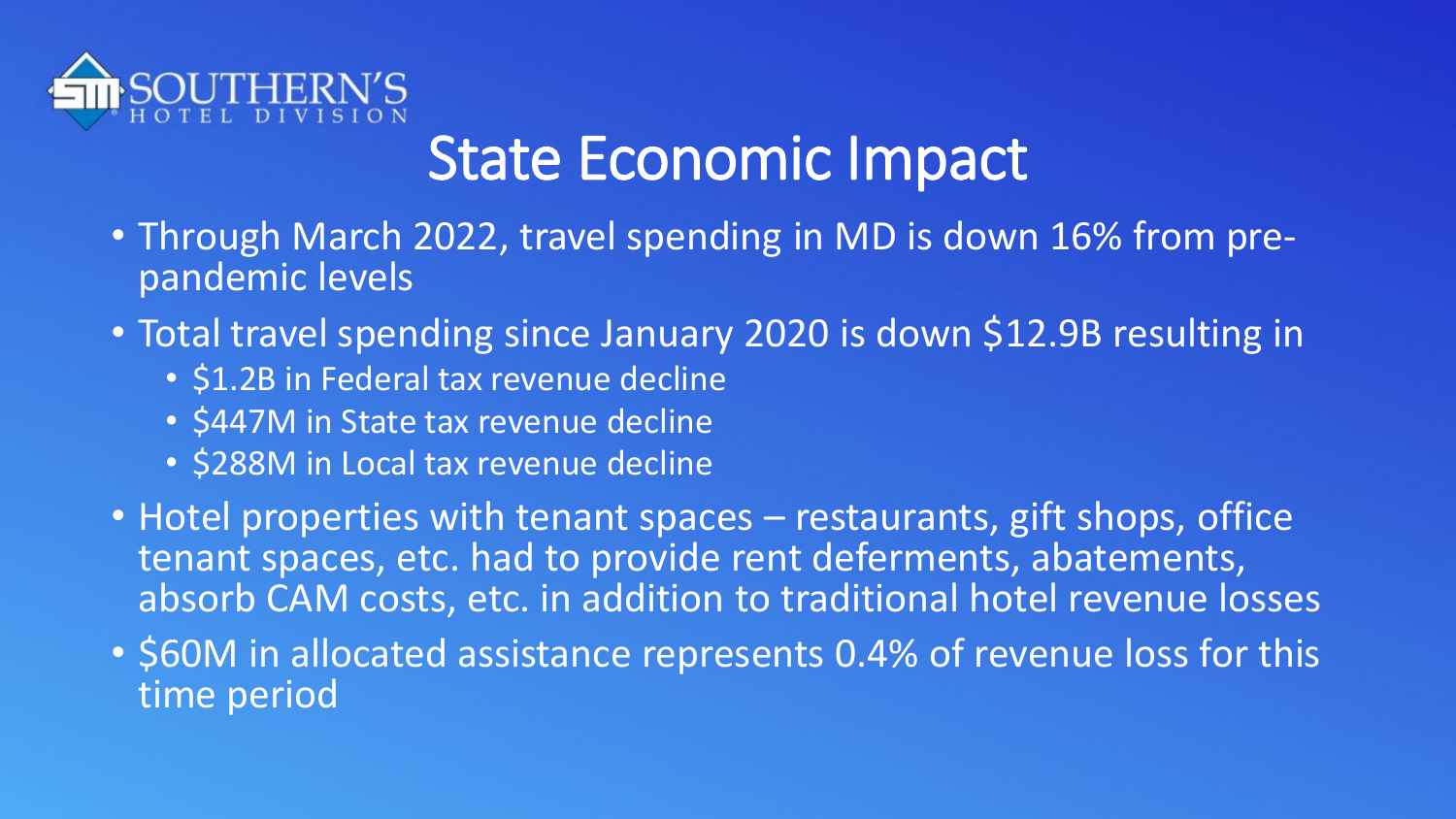

**State Travel** Spending Impact 2020 -2022

#### Summary

#### **Destination** (filter impacts entire page) Maryland

Cumulative Losses Since January 2020 Maryland, through March 2022

 $\star$ 

| <b>Maryland</b> |  |
|-----------------|--|
| ( \$12.9B)      |  |
| (\$1,240M)      |  |
| (5447M)         |  |
| ( \$288M)       |  |
|                 |  |

#### **Travel Spending Losses** Maryland

|           | Travel<br>Spending | Travel<br>Spending<br>(difference) | % Change vs<br>2019 |
|-----------|--------------------|------------------------------------|---------------------|
| $lnn-21$  | \$1.08             | (50.5B)                            | $-33%$              |
| $Feb-21$  | \$0.9B             | (50.6B)                            | $-41%$              |
| Mar-21    | \$1.1B             | (50.6B)                            | $-37%$              |
| Apr-21    | \$1.08             | (50.6B)                            | $-36%$              |
| $May-21$  | \$1.2B             | (50.5B)                            | $-32%$              |
| $Jun-21$  | \$1,3B             | (50.4B)                            | $-26%$              |
| $ u -21$  | \$1,5B             | (50.28)                            | $-13%$              |
| Aug- $21$ | \$1.4B             | (50.3B)                            | $-20%$              |
| $Sep-21$  | \$1,3B             | (50.3B)                            | $-19%$              |
| $Oct-21$  | \$1.4B             | (50.3B)                            | $-17%$              |
| $Now-21$  | \$1.3B             | (50.3B)                            | $-1796$             |
| $Dec-21$  | \$1.48             | (50.2B)                            | $-12%$              |
| $lan-22$  | \$1.3B             | (50.2B)                            | $-16%$              |
| Feb-22    | \$1,38             | (S0.1B)                            | $-9%$               |
| $Mar-22$  | <b>41.4R</b>       | (60.3R)                            | $-1696$             |





#### **U.S. TRAVE**

16%





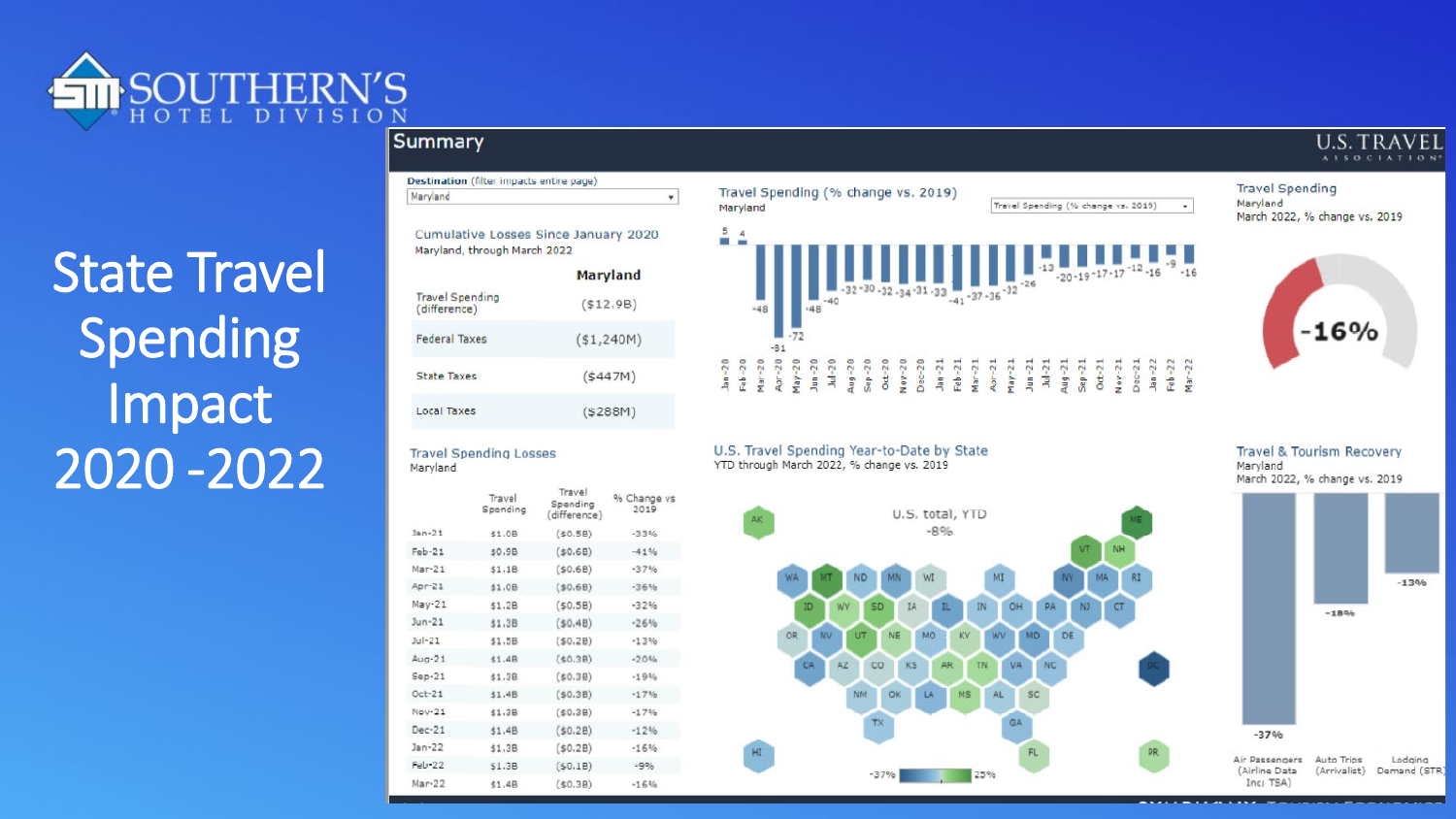

# Forecasted Revenues 2022

| <b>Hotel Business Travel Revenue By State</b> |                                        |                                                            |                           |                          |  |  |  |
|-----------------------------------------------|----------------------------------------|------------------------------------------------------------|---------------------------|--------------------------|--|--|--|
| <b>STATE</b>                                  | 2019 Business<br><b>Travel Revenue</b> | 2022 Projected<br><b>Business Travel</b><br><b>Revenue</b> | \$ Difference<br>vs. 2019 | % Difference<br>vs. 2019 |  |  |  |
| <b>NATIONWIDE</b>                             | \$89,675,972,260                       | \$69,002,695,801                                           | \$(20, 673, 276, 459)     | $-23.1%$                 |  |  |  |
| <b>ALABAMA</b>                                | \$879,767,065                          | \$827,849,878                                              | \$(51, 917, 187)          | $-5.9%$                  |  |  |  |
| <b>ALASKA</b>                                 | \$482,696,430                          | \$417,567,721                                              | \$(65, 128, 709)          | $-13.5%$                 |  |  |  |
| <b>ARIZONA</b>                                | \$2,053,473,976                        | \$1,755,958,104                                            | \$(297,515,872)           | $-14.5%$                 |  |  |  |
| <b>ARKANSAS</b>                               | \$480,090,573                          | \$444,427,056                                              | $$$ (35,663,517)          | $-7.4%$                  |  |  |  |
| <b>CALIFORNIA</b>                             | \$13,129,796,983                       | \$8,641,014,692                                            | \$(4,488,782,291)         | $-34.2%$                 |  |  |  |
| <b>COLORADO</b>                               | \$2,337,905,040                        | \$1,834,191,485                                            | \$(503,713,555)           | $-21.5%$                 |  |  |  |
| <b>CONNECTICUT</b>                            | \$566,387,670                          | \$410,343,182                                              | \$(156,044,488)           | $-27.6%$                 |  |  |  |
| <b>DELAWARE</b>                               | \$179,707,646                          | \$151,214,421                                              | \$(28,493,226)            | $-15.9%$                 |  |  |  |
| D.C.                                          | \$1,408,634,295                        | \$565,950,200                                              | \$(842, 684, 095)         | $-59.8%$                 |  |  |  |
| <b>FLORIDA</b>                                | \$8,718,609,227                        | \$7,750,677,167                                            | \$(967,932,060)           | $-11.1%$                 |  |  |  |
| <b>GEORGIA</b>                                | \$2,615,533,740                        | \$2,184,120,016                                            | \$(431,413,724)           | $-16.5%$                 |  |  |  |
| <b>HAWAII</b>                                 | \$1,534,743,517                        | \$1,143,312,668                                            | $$$ (391,430,848)         | $-25.5%$                 |  |  |  |
| <b>IDAHO</b>                                  | \$330,460,571                          | \$327,057,218                                              | \$(3,403,353)             | $-1.0%$                  |  |  |  |
| <b>ILLINOIS</b>                               | \$2,989,485,071                        | \$1,759,959,656                                            | \$(1,229,525,415)         | $-41.1%$                 |  |  |  |
| <b>INDIANA</b>                                | \$1,142,447,059                        | \$1,012,217,046                                            | \$(130,230,013)           | $-11.4%$                 |  |  |  |
| <b>IOWA</b>                                   | \$573,811,722                          | \$508,718,075                                              | \$(65,093,646)            | $-11.3%$                 |  |  |  |
| <b>KANSAS</b>                                 | \$460,289,259                          | \$416,627,337                                              | \$(43,661,922)            | $-9.5%$                  |  |  |  |
| <b>KENTUCKY</b>                               | \$772,758,897                          | \$701,027,006                                              | \$(71,731,890)            | $-9.3%$                  |  |  |  |
| <b>LOUISIANA</b>                              | \$1,347,565,480                        | \$1,145,328,968                                            | \$(202, 236, 511)         | $-15.0%$                 |  |  |  |
| <b>MAINE</b>                                  | \$381,770,802                          | \$394,086,587                                              | \$12,315,785              | 3.2%                     |  |  |  |
| <b>MARYLAND</b>                               | \$1,273,289,388                        | \$860,666,796                                              | \$(412,622,592)           | $-32.4%$                 |  |  |  |
| <b>MASSACHUSETTS</b>                          | \$2,268,831,599                        | \$1,270,376,099                                            | \$(998,455,500)           | $-44.0%$                 |  |  |  |
| <b>MICHIGAN</b>                               | \$1,453,643,000                        | \$1,221,419,987                                            | \$(232,223,013)           | $-16.0%$                 |  |  |  |
| <b>MINNESOTA</b>                              | \$1,184,299,560                        | \$826,629,793                                              | \$(357,669,767)           | $-30.2%$                 |  |  |  |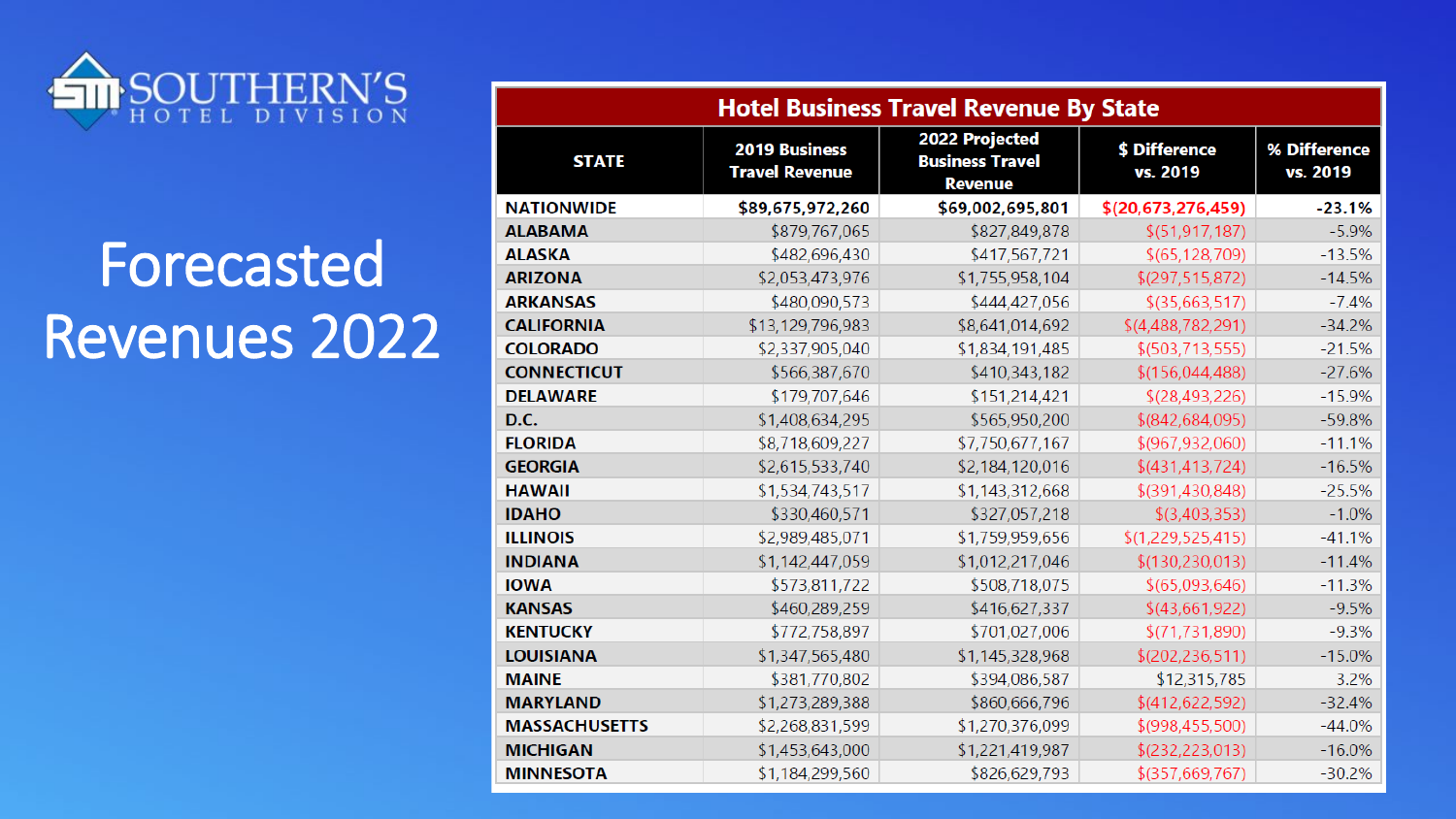

# Other Impacts

- Hotels were deemed "essential" however travel was restricted so severely for the majority of 2020 that this largely resulted in significantly higher costs for many properties vs. closing
- Delays in correcting PPP and other sources of payroll aid, largely based on hotel payroll structures, caused significant financial harm
	- Ownership groups were forced to make substantial cash calls to fund operations on top of significant financing and tax obligations
- Movement of displaced workers out of the industry, many with State assistance, have decimated the available workforce despite 10-20% increases in compensation vs. 2019. Hotels have all tried to re-hire previous staff throughout the pandemic and recovery period and continue to struggle.
- Hotels bore significant costs in upgrading HVAC and other systems based on CDC and other recommendations - filters, equipment, etc. cost thousands to each property with these costs continuing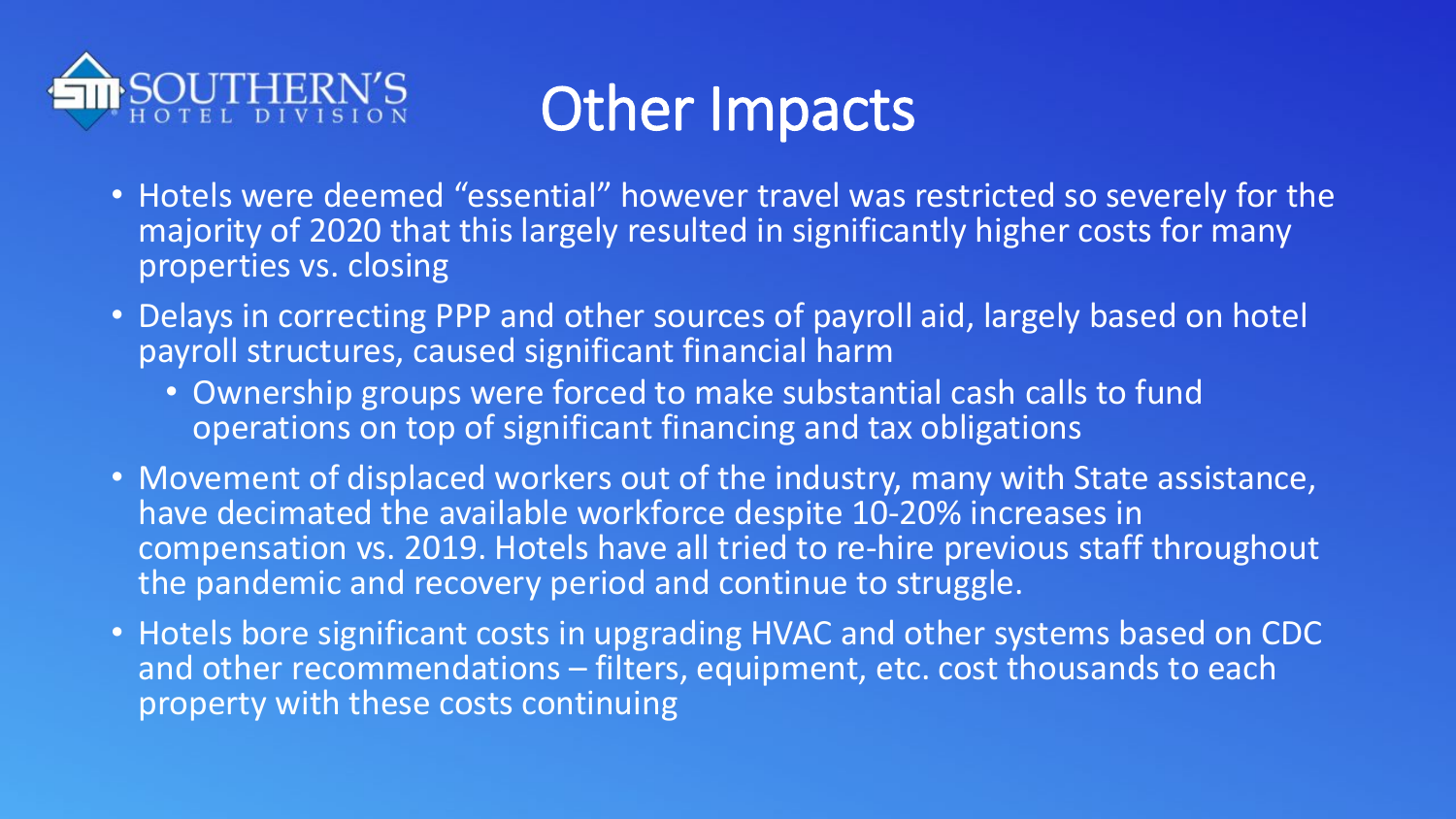

#### MD Programmatic Assistance

Per this workgroup's release, \$62B has been spent by Maryland on overall pandemic relief with 0.09% designated for hotels

December 2020 - \$50M for Hotel and Hospitality Businesses Relief Act of 2021 - \$10M to hotel with local ownership (SB 496)

To date, no reports are available on how much of allocations have been awarded, if there are monies left or any other assistance available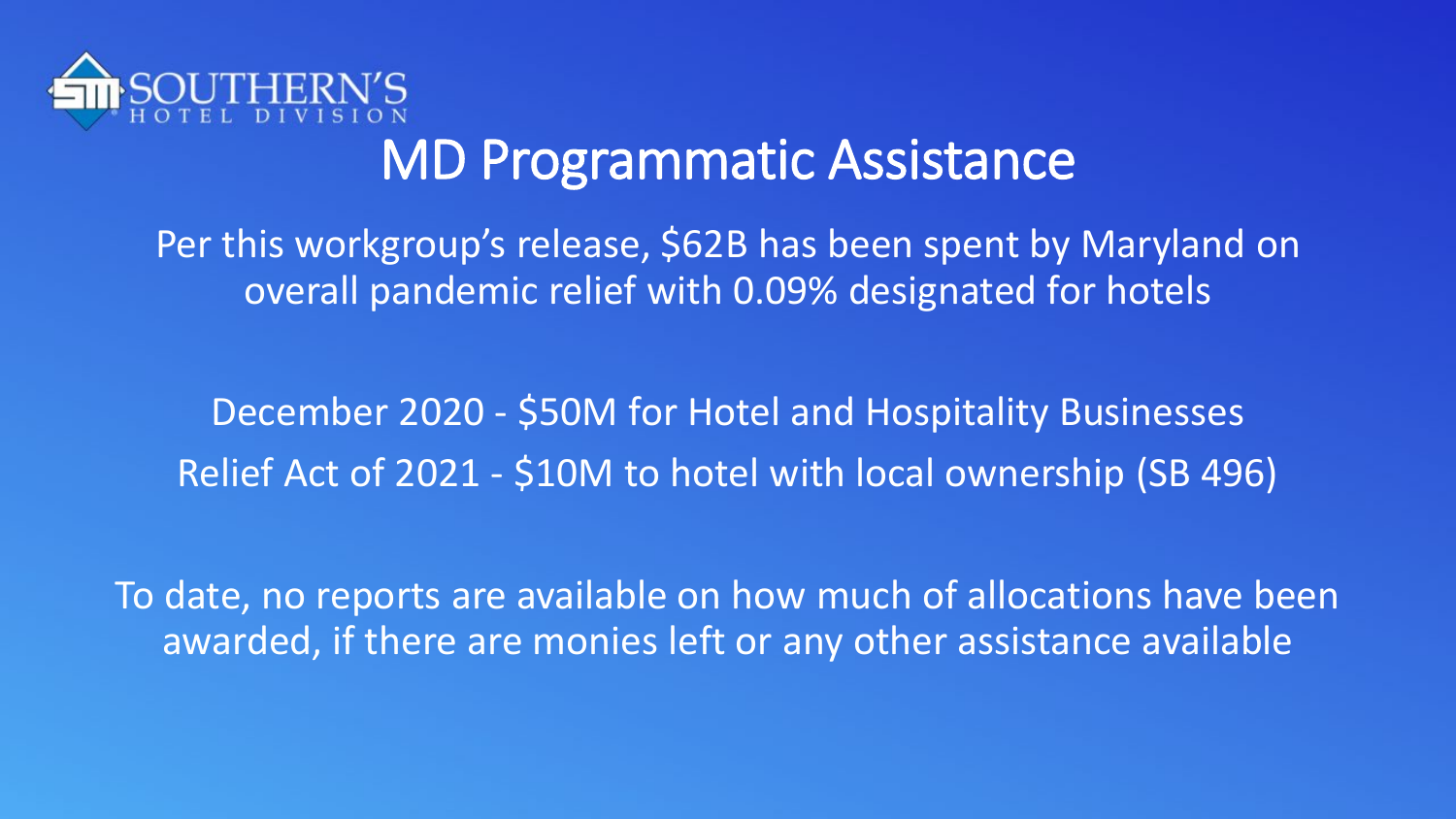

## State Allocation to Counties

No detail on additional \$10M

|                               | <b>FY2019 Sales Tax Revenue</b> | <b>Percentage of Total Sales</b>    |                               |
|-------------------------------|---------------------------------|-------------------------------------|-------------------------------|
| <b>County</b>                 | (111 & 8901)                    | <b>Tax Generate (111 &amp; 901)</b> | <b>Allocation to Counties</b> |
| <b>Allegany</b>               | \$1,504,184                     | 0.99%                               | \$495,591                     |
| <b>Anne Arundel</b>           | \$15,402,013                    | 10.15%                              | \$5,074,575                   |
| <b>Baltimore County</b>       | \$10,713,700                    | 7.06%                               | \$3,529,894                   |
| <b>Baltimore City</b>         | \$24,320,849                    | 16.03%                              | \$8,013,107                   |
| <b>Calvert County</b>         | \$893,799                       | 0.59%                               | \$294,484                     |
| <b>Caroline County</b>        | \$57,283                        | 0.04%                               | \$18,873                      |
| <b>Carroll County</b>         | \$773,383                       | 0.51%                               | \$254,810                     |
| <b>Cecil County</b>           | \$810,631                       | 0.53%                               | \$267,083                     |
| <b>Charles County</b>         | \$1,215,777                     | 0.80%                               | \$400,568                     |
| <b>Dorchester County</b>      | \$2,123,963                     | 1.40%                               | \$699,792                     |
| <b>Frederick</b>              | \$2,528,880                     | 1.67%                               | \$833,202                     |
| <b>Garrett</b>                | \$2,825,519                     | 1.86%                               | \$930,937                     |
| <b>Harford County</b>         | \$3,053,236                     | 2.01%                               | \$1,005,964                   |
| <b>Howard County</b>          | \$4,934,796                     | 3.25%                               | \$1,625,891                   |
| <b>Kent County</b>            | \$329,734                       | 0.22%                               | \$108,639                     |
| <b>Montgomery County</b>      | \$18,916,972                    | 12.47%                              | \$6,232,666                   |
| <b>Prince George's County</b> | \$34,694,206                    | 22.86%                              | \$11,430,867                  |
| <b>Queen Anne's County</b>    | \$582,264                       | 0.38%                               | \$191,841                     |
| <b>Somerset County</b>        | \$103,152                       | 0.07%                               | \$33,986                      |
| <b>St. Mary's County</b>      | \$1,125,586                     | 0.74%                               | \$370,852                     |
| <b>Talbot County</b>          | \$1,622,219                     | 1.07%                               | \$534,480                     |
| <b>Washington County</b>      | \$1,764,811                     | 1.16%                               | \$581,461                     |
| <b>Wicomico County</b>        | \$1,723,354                     | 1.14%                               | \$567,802                     |
| <b>Worcester County</b>       | \$19,736,358                    | 13.01%                              | \$6,502,633                   |
| <b>Total</b>                  | \$151,756,669                   |                                     | \$50,000,000                  |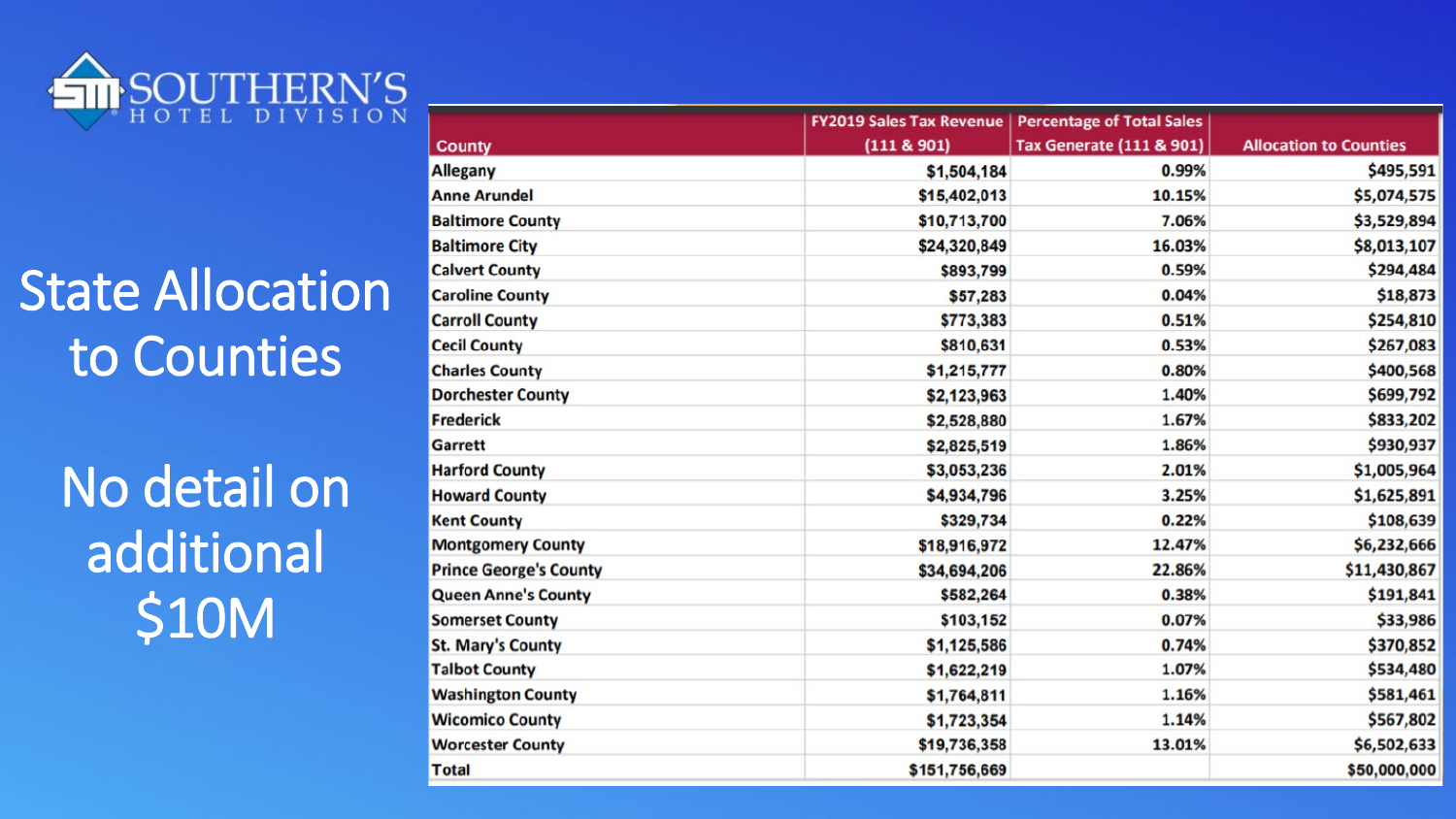

# Access to Assistance

- Aid was distributed to counties and municipalities with limited direction, and many don't have the resources to determine how to allocate
- With access varied by municipality the process in identifying available assistance was\remains extremely time consuming and difficult
- Lack of updates from the State and others on actual allocations add to the confusion of where hotels should focus their limited resources on researching
- With different qualifications by municipality, back-up for submissions needed to be constantly customized for each application which was\is extremely time consuming and difficult
- There remains no single source of information for aid available to hotels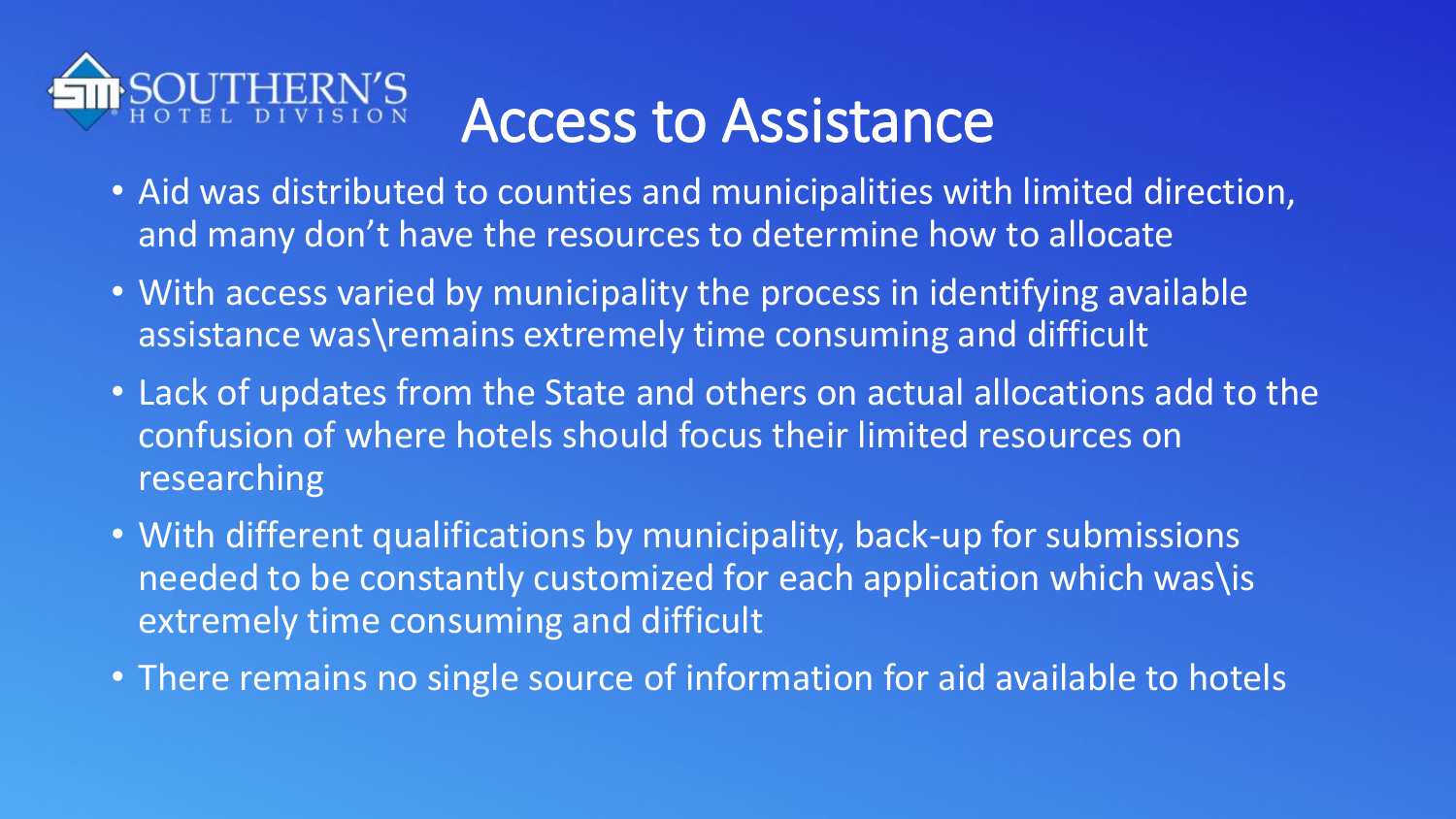

## What Else Can Be Done?

There are things that the State can and should do to further aid hotels and hospitality in general. Maryland is home to some of the largest hospitality companies in the world, LEAD by making it easier to do business, travel to and host business in the State.

Incentivize meetings and events along with business travel to make Maryland the most business travel friendly state in the US

Earmark funds from hotel taxes for properties to access for property-specific marketing campaigns

Support citywide programs in Baltimore City by providing complimentary rental (State supported) for the Convention Center for programs generating in excess of 5,000 room nights or shows with 10,000 plus visitors

Provide additional grant dollars to hotels to help offset the cost of temporary labor services which are typically 15-20% more than standard labor